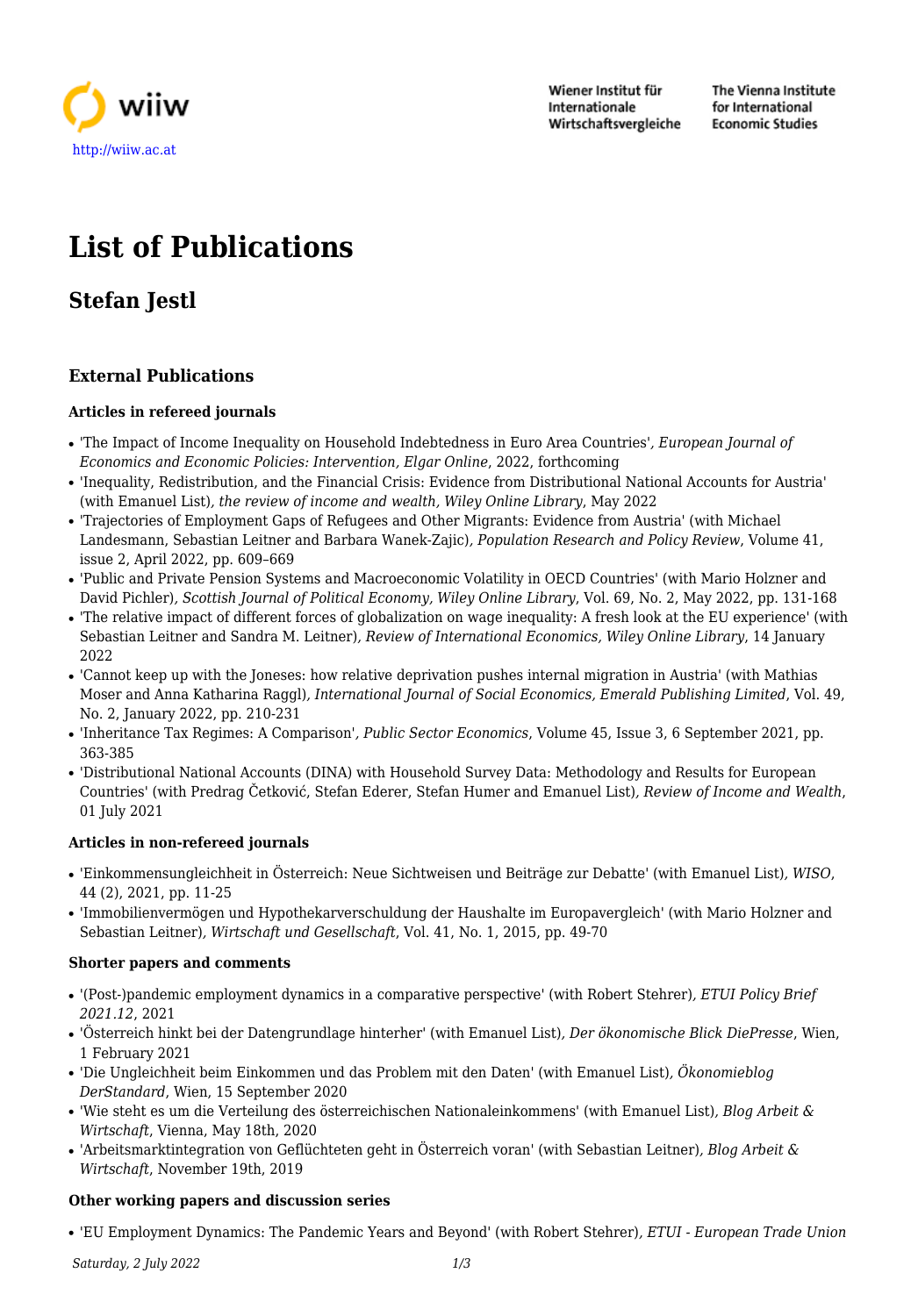*Institute, Working Paper*, No. 2021.09, September 2021

- 'Distributional National Accounts (DINA) for Austria, 2004-2016' (with Emanuel List)*, WID.World, World Inequality Lab WP*, 2020/23, October 2020
- 'Distributional National Accounts (DINA) with Household Survey Data: Methodology and Results for European Countries' (with Stefan Ederer, Stefan Humer and Emanuel List)*, WIFO Working Papers*, No. 599, Vienna, April 2020
- 'Distributional National Accounts (DINA) with Household Survey Data: Methodology and Results for European Countries' (with Stefan Ederer, Stefan Humer and Emanuel List)*, INEQ Working Paper Series*, No. 18, WU Vienna University of Economics and Business, Vienna, April 2020
- 'Distributional National Accounts (DINA) for Austria, 2004-2016' (with Emanuel List)*, INEQ Working Paper Series*, No. 15, WU Vienna University of Economics and Business, Vienna, March 2020
- 'Bevölkerungs- und Wirtschaftsentwicklung in den mittel- und osteuropäischen Ländern (MOEL)' (with Vasily Astrov, Mario Holzner, Michael Landesmann, Isilda Mara, Roman Römisch, Robert Stehrer and Hermine Vidovic)*, Studie im Auftrag der MA23 der Stadt Wien*, August 2018
- 'Inheritance Tax Regimes'*, Materialien zu Wirtschaft und Gesellschaft*, No. 176, 2018
- 'Arbeitslosigkeit und Migration in Österreich. Erste Ergebnisse aus Registerzählungsmikrodaten' (with Mathias Moser)*, AMS-Arbeitsmarktstrukturbericht*, January 2018
- 'Can't Keep Up with the Joneses: How Relative Deprivation Pushes Internal Migration in Austria' (with Mathias Moser and Anna Katharina Raggl)*, INEQ Working Paper Series*, No. 5, WU Vienna University of Economics and Business, 2017
- 'Of Proprietors and Proletarians Inequality, Household Indebtedness, Macroeconomic Imbalances and the Ownership Society' (with Mario Holzner)*, Materialien zu Wirtschaft und Gesellschaft*, No. 141, 2015

## **wiiw Publications**

## **wiiw Monthly Reports**

- 'Globalisation and inequality: more than just a spurious correlation?', Monthly Report No. 12/2019, *wiiw Monthly Report*, No. 12, Vienna, December 2019, pp. 7-12
- 'Internet *avant la lettre*: The Telegraph Revolution and its impact on economic growth in 1870 1913' (with Mario Holzner), Monthly Report No. 11/2018, *wiiw Monthly Report*, No. 11, Vienna, November 2018, pp. 12-17
- 'Income inequality and individuals' and households' behaviour ', Monthly Report No. 4/2018, *wiiw Monthly Report*, No. 4, Vienna, April 2018, pp. 17-20
- 'The economic role of railway networks a historical perspective' (with Mario Holzner), Monthly Report No. 2/2017, *wiiw Monthly Report*, No. 2, Vienna, February 2017, pp. 8-15
- 'Integration of migrants from different countries of origin in EU labour markets' (with Michael Landesmann), Monthly Report No. 3/2016, *wiiw Monthly Report*, No. 3, Vienna, March 2016, pp. 11-15
- 'Job-skill mismatch patterns in EU labour markets: migrants versus natives' (with Michael Landesmann and Sandra M. Leitner), Monthly Report No. 6/2015, *wiiw Monthly Report*, No. 6, Vienna, June 2015, pp. 4-10

## **wiiw Research Reports**

- 'EU Employment Dynamics: The Pandemic Years and Beyond' (with Robert Stehrer), *wiiw Research Report*, No. 457, Vienna, November 2021
- 'Online Annex Economic Challenges of Lagging Regions: Annex II Econometric Analysis and Supplemental Tables' (with Roman Römisch), *wiiw Research Report*, No. 426, Vienna, December 2017
- 'Economic Challenges of Lagging Regions III: Recent Investment Trends and Needs' (with Roman Römisch), *wiiw Research Report*, No. 423, Vienna, December 2017
- 'Migrants and Natives in EU Labour Markets: Mobility and Job-Skill Mismatch Patterns' (with Michael Landesmann and Sandra M. Leitner), *wiiw Research Report*, No. 403, Vienna, July 2015

## **wiiw Working Papers**

- 'Industrial Robots, and Information and Communication Technology: The Employment Effects in EU Labour Markets', *wiiw Working Paper*, No. 215, Vienna, June 2022
- 'The Effects of the EU Cohesion Policy on Regional Economic Growth: Using Structural Equation Modelling for Impact Assessment' (with Ambre Maucorps and Roman Römisch), *wiiw Working Paper*, No. 185, Vienna, August 2020
- 'On the Economic Effects of a Reallocation of EU Cohesion Policy Expenditures' (with Roman Römisch), *wiiw Working Paper*, No. 183, Vienna, August 2020
- 'Distributional National Accounts (DINA) with Household Survey Data: Methodology and Results for European Countries' (with Stefan Ederer, Stefan Humer and Emanuel List), *wiiw Working Paper*, No. 180, Vienna, May 2020